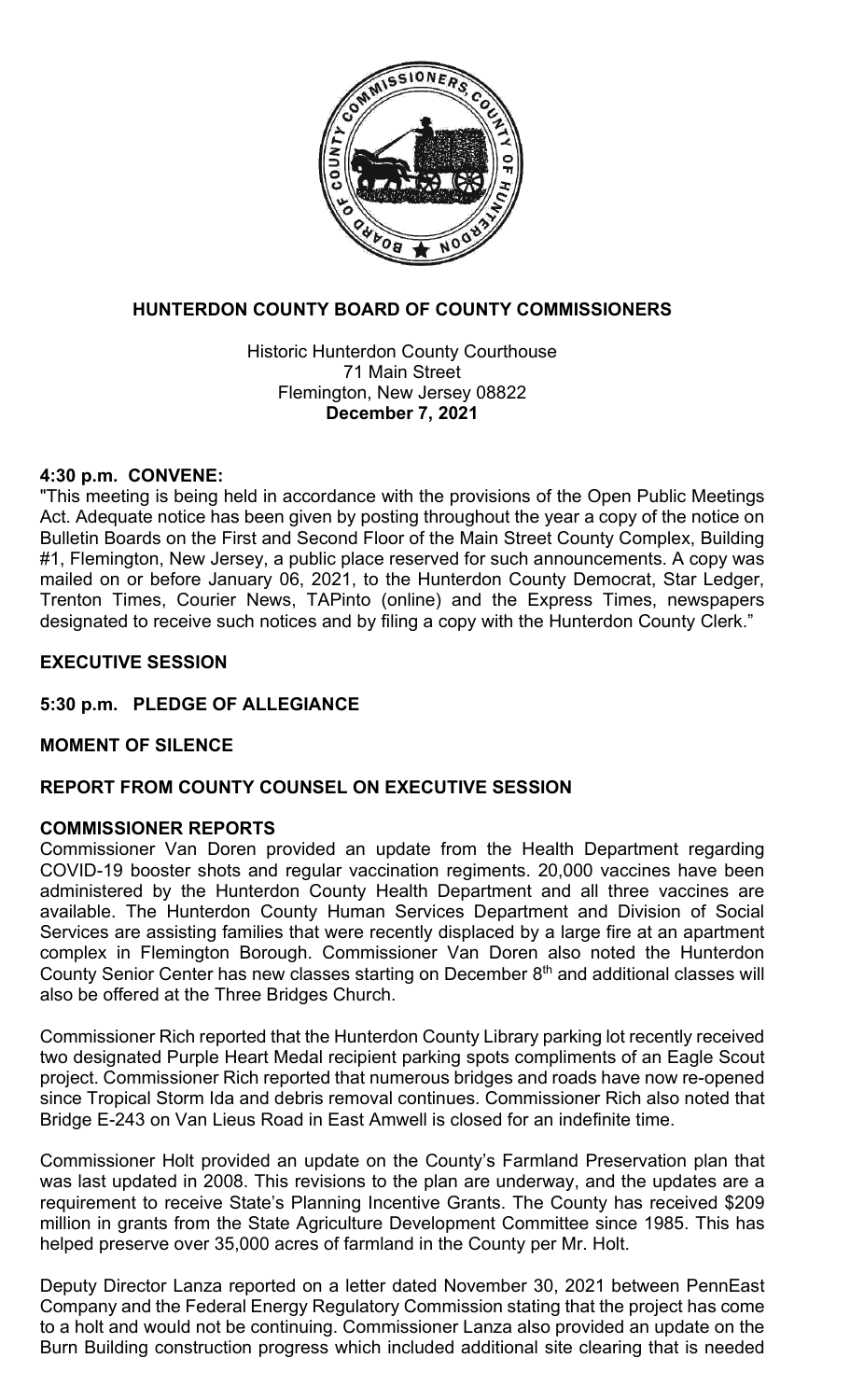for drainage structures, roads, training pads, and for the building itself. The installation of the new utility poles and power lines are being completed as well.

Director Soloway announced that the Board met on November 30<sup>th</sup> for a special meeting concerning appointment of a special counsel for the opioid litigation settlement. Director Soloway also reported on the Veteran's Headstone Cleaning event that has been taking place in Hunterdon County with the founder of the non-profit group "By Memorial Day". There is a Household Hazardous Waste drop off scheduled for Saturday, December 11, 2021 at the Route 12 complex from 9 AM to 1 PM.

### **PROCLAMATIONS/RECOGNITION**

**See Page 12/07/2021-2A PROCLAMATION PROCLAMATION 2021-73 – ADOPTED**, Commemorating the 80th Anniversary of the attack on Pearl Harbor. **MOVED**: Mr. Rich **SECONDED**: Mr. Lanza **ROLL CALL (AYES)**: Mr. Rich, Mr. Lanza, Mr. Holt, Mr. Van Doren, Ms. Soloway

Director Soloway commented on this being the 80<sup>th</sup> anniversary of the attack on Pearl Harbor. 2,403 Americans lives were taken that day, including Sailors, Soldiers, Marines and even civilians. Fifteen of the 2,403 were New Jersey residents and we honor their services.

**See Page 12/07/2021-2B PROCLAMATION PROCLAMATION 2021-74 – ADOPTED,** Recognizing the National Accreditation and National Excellence Award given to the Tewksbury Land Trust. **MOVED**: Mr. Van Doren **SECONDED**: Mr. Lanza **ROLL CALL (AYES)**: Mr. Van Doren, Mr. Lanza, Mr. Holt, Mr. Rich, Ms. Soloway

### **See Page 12/07/2021-2C PROCLAMATION**

**PROCLAMATION 2021-75 – ADOPTED,** Recognizing Grace Kelly for her years of service to the County of Hunterdon. **MOVED**: Mr. Lanza **SECONDED**: Mr. Van Doren **ROLL CALL (AYES)**: Mr. Lanza, Mr. Van Doren, Mr. Holt, Mr. Rich, Ms. Soloway

### **PUBLIC COMMENT, Limited to 2 minutes per person.**

### **(Comments exceeding 2 minutes will be entertained later in the agenda)**

Kandi Kaczetow – Raritan Township – questioned the Board about the transportation services and volunteer driving programs that were denied from March to October. Ms. Kaczetow asked about the programs and why they are not back up and running yet. Looking to see if the Board can get more volunteers for these other programs like the County has for various other programs in the County.

### **GRANTS, Michael Franchini, Assistant to the CFO**

**See Page 12/07/2021-2D RESOLUTION RESOLUTION 2021-802 – RESOVLED**, Authorizing the Board of County Commissioners Director to sign on behalf of the County, Contract Modification #1 with the New Jersey Department of Human Services, Division of Disability Services to extend the original term date six months, January 1, 2022 through June 30, 2022, and increase the grant from \$28,764.00 to \$43,146.00, to cover the extended term. **MOVED**: Mr. Van Doren

**SECONDED**: Mr. Rich

**ROLL CALL (AYES)**: Mr. Van Doren, Mr. Rich, Mr. Holt, Mr. Lanza, Ms. Soloway

### **See Page 12/07/2021-2E RESOLUTION**

**RESOLUTION 2021-845 – RESOLVED,** Authorizing the acceptance of a grant award (Application No. 01-10-0501) from the New Jersey State Library in the amount of \$980,837.00, and authorizing the Library Director to execute all necessary paperwork associated with the grant agreement. **MOVED**: Mr. Rich **SECONDED**: Mr. Lanza **ROLL CALL (AYES)**: Mr. Rich, Mr. Lanza, Mr. Holt, Mr. Van Doren, Ms. Soloway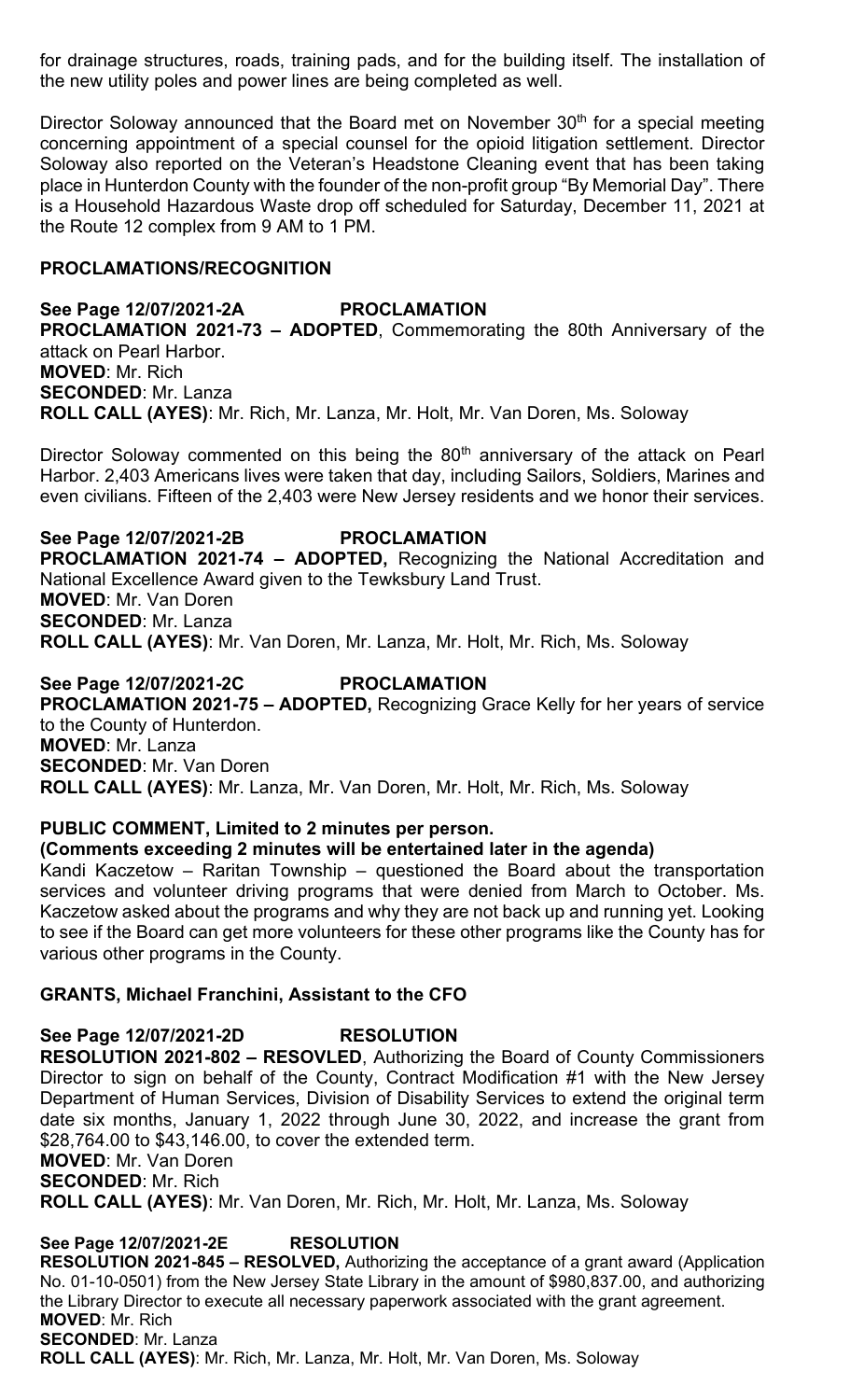# **FINANCE, Janet Previte, CFO**

**See Page 12/07/2021-3A RESOLUTION RESOLUTION 2021-803 – RESOLVED,** Requesting the insertion of an item of revenue and the like sum as an appropriation, in the 2021 County Budget, for the 2021 Area Plan Final Amendment in the amount of \$1,863.00, from the State of New Jersey, Department of Human Services, Division of Aging. **MOVED**: Mr. Van Doren

**SECONDED**: Mr. Rich

**ROLL CALL (AYES)**: Mr. Van Doren, Mr. Rich, Mr. Holt, Mr. Lanza, Ms. Soloway

**See Page 12/07/2021-3B RESOLUTION RESOLUTION 2021-804, ORDINANCE 2021-13 – RESOLVED,** Bond Ordinance 2021-13, providing for a \$5 million County match for Hunterdon County Polytech's Securing Our Children's Future state grant (Introduction) **MOVED**: Mr. Rich **SECONDED**: Mr. Holt **ROLL CALL (AYES)**: Mr. Rich, Mr. Holt, Mr. Lanza, Mr. Van Doren, Ms. Soloway

**See Page 12/07/2021-3C RESOLUTION RESOLUTION 2021-805 – RESOLVED,** Authorizing the cancellation of various grant balances as identified by the County CFO for calendar year 2021. **MOVED**: Mr. Rich **SECONDED**: Mr. Van Doren **ROLL CALL (AYES)**: Mr. Rich, Mr. Van Doren, Mr. Holt, Mr. Lanza, Ms. Soloway

**See Page 12/07/2021-3D RESOLUTION RESOLUTION 2021-843 – RESOLVED,** Requesting the insertion of an item of revenue and the like sum as an appropriation, in the 2021 County Budget, for the New Jersey Library Construction Bond Act in the amount of \$980,837.00, from the New Jersey State Library. **MOVED**: Mr. Rich **SECONDED**: Mr. Lanza **ROLL CALL (AYES)**: Mr. Rich, Mr. Lanza, Mr. Holt, Mr. Van Doren, Ms. Soloway

**See Page 12/07/2021-3E RESOLUTION RESOLUTION 2021-844 – RESOLVED**, Requesting the insertion of an item of revenue and the like sum as an appropriation in the 2021 County Budget for the 2021 American Rescue Plan Act in the amount of \$1,054,554.05 from the United States Department of Treasury (U.S. Treasury). **MOVED**: Mr. Van Doren **SECONDED**: Mr. Holt **ROLL CALL (AYES)**: Mr. Van Doren, Mr. Holt, Mr. Lanza, Mr. Rich, Ms. Soloway

**See Page 12/07/2021-3F RESOLUTION RESOLUTION 2021-846 – RESOLVED,** Cancellation of Various Capital and Bond Ordinances. **MOVED**: Mr. Lanza **SECONDED**: Mr. Rich **ROLL CALL (AYES)**: Mr. Lanza, Mr. Rich, Mr. Holt, Mr. Van Doren, Ms. Soloway

# **PARKS DIVISION, Dan Bush, Division Head**

**See Page 12/07/2021-3G RESOLUTION RESOLUTION 2021-806, ORDINANCE 2021-14 – RESOLVED**, Approving the 2022 Heron Glen Golf Course rates. **MOVED**: Mr. Holt **SECONDED**: Mr. Van Doren **ROLL CALL (AYES)**: Mr. Holt, Mr. Van Doren, Mr. Lanza, Mr. Rich, Ms. Soloway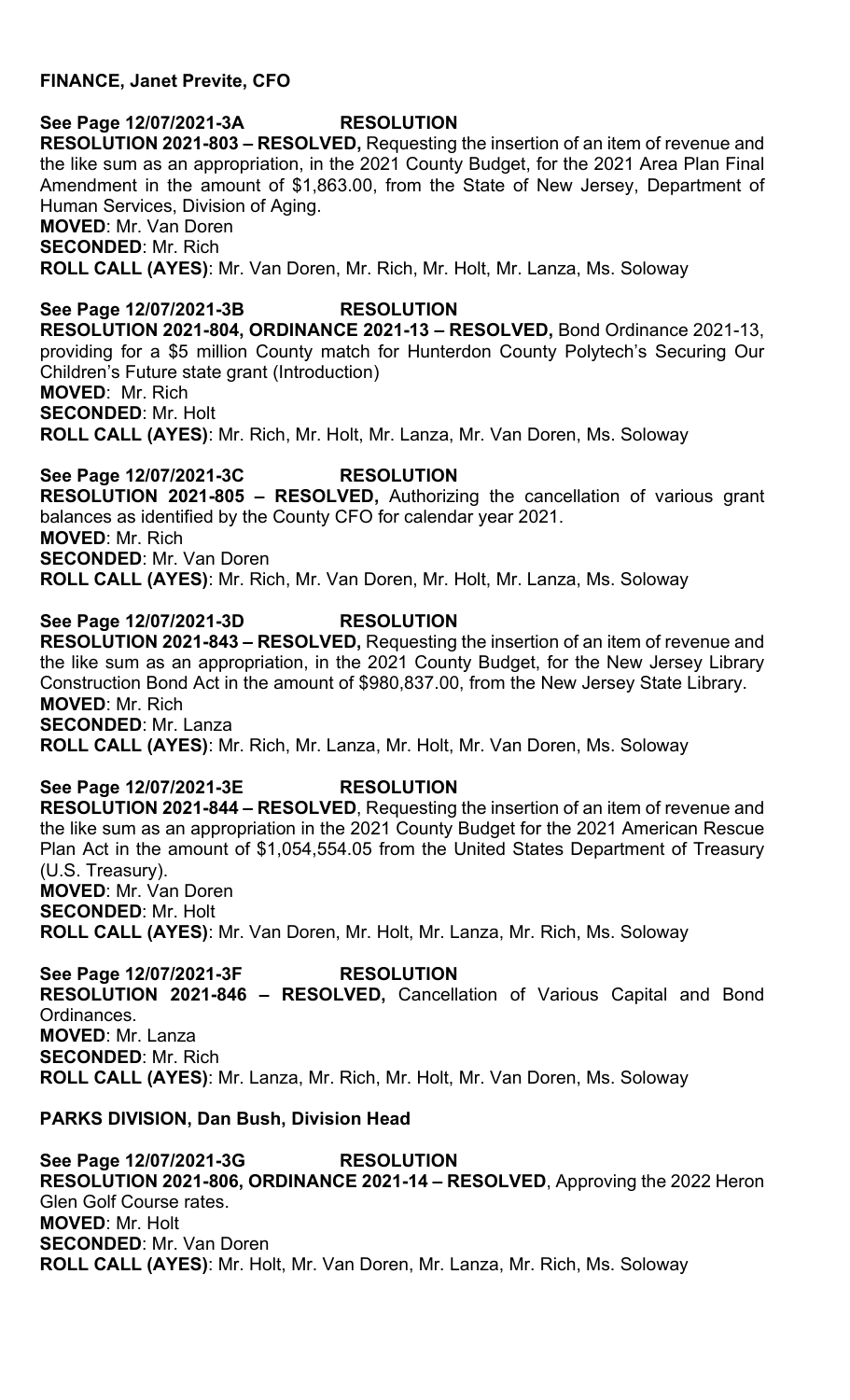### **PURCHASING, Ray Rule, QPA**

# **See Page 12/07/2021-4A RESOLUTION**

**RESOLUTION 2021-807 – RESOLVED,** Approving requisition #R1-05755, with Deere & Company, in an amount not to exceed \$64,500.54, for the purchase of a John Deere utility tractor. **MOVED**: Mr. Rich **SECONDED**: Mr. Van Doren **ROLL CALL (AYES)**: Mr. Rich, Mr. Van Doren, Mr. Holt, Mr. Lanza, Ms. Soloway

**See Page 12/07/2021-4B RESOLUTION RESOLUTION 2021-808 – RESOLVED,** Authorizing the Commissioner Director to sign on behalf of the County, a Professional Engineering Services Agreement with French & Parrello Associates, to inspect and design the remediation of a failing pond at Echo Hill Park in the Township of Clinton, in an amount not to exceed \$192,760.00. **MOVED**: Mr. Lanza **SECONDED**: Mr. Holt **ROLL CALL (AYES)**: Mr. Lanza, Mr. Holt, Mr. Rich, Mr. Van Doren, Ms. Soloway

### **See Page 12/07/2021-4C RESOLUTION**

**RESOLUTION 2021-809 – RESOLVED,** Authorizing the Commissioner Director to sign on behalf of the County, a contract award with Kemper Sports Management, Inc., for providing golf course management and operations services for Hunterdon County's Heron Glen Golf Course. **MOVED**: Mr. Lanza

**SECONDED**: Mr. Rich

**ROLL CALL (AYES)**: Mr. Lanza, Mr. Rich, Mr. Holt, Mr. Van Doren, Ms. Soloway

# **See Page 12/07/2021-4D RESOLUTION**

**RESOLUTION 2021-810 – RESOLVED**, Approving requisition #R1-06085 with Election Systems & Software, in an amount not to exceed \$1,303,900.00 for the acquisition of new voting machines. **MOVED**: Mr. Lanza **SECONDED**: Mr. Van Doren **ROLL CALL (AYES)**: Mr. Lanza, Mr. Van Doren, Mr. Holt, Mr. Rich, Ms. Soloway

**See Page 12/07/2021-4E RESOLUTION RESOLUTION 2021-811 – RESOLVED**, Approving requisition #R1-06081 with Axon Enterprises, Inc., in an amount not to exceed \$74,880.00, for the purchase of a video recording system for the Child Advocacy Center & two interview rooms at the Justice Center. **MOVED**: Mr. Rich **SECONDED**: Mr. Van Doren **ROLL CALL (AYES)**: Mr. Rich, Mr. Van Doren, Mr. Holt, Mr. Lanza, Ms. Soloway

# **APPOINTMENTS**

Due to questions of the terms, resolutions 2021-812 and 2021-813 were tabled and will be considered at a future meeting.

*RESOLUTION 2021-812 – REMOVED, Authorizing the reappointment of Neil Hendrickson as a member of the Hunterdon County Shade Tree Commission, effective January 1, 2021 through December 31, 2025. MOVED:* 

*SECONDED: ROLL CALL (AYES):* 

*RESOLUTION 2021-813 – REMOVED, Authorizing the reappointment of Thomas Mathews as a member of the Hunterdon County Shade Tree Commission, effective January 1, 2021 through December 31, 2025. MOVED: SECONDED: ROLL CALL (AYES):*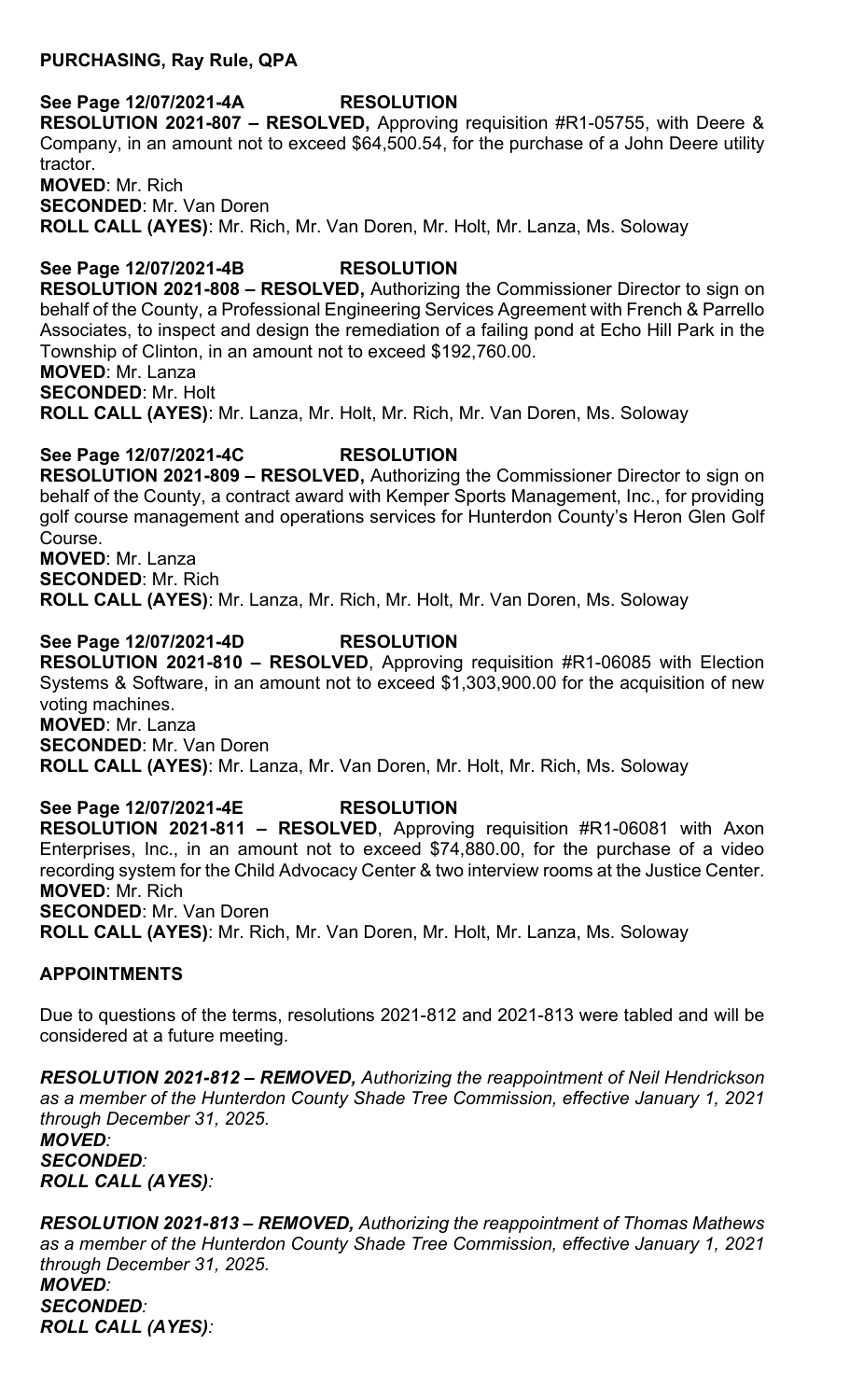# **See Page 12/07/2021-5A RESOLUTION**

**RESOLUTION 2021-814 – RESOLVED**, Authorizing appointments to the Raritan Valley Community College Board of Trustees Search Committee, for a one (1) year term, effective December 6, 2021 through December 5, 2022. **MOVED**: Mr. Lanza **SECONDED**: Mr. Rich **ROLL CALL (AYES)**: Mr. Lanza, Mr. Rich, Mr. Holt, Mr. Van Doren, Ms. Soloway

**See Page 12/07/2021-5B RESOLUTION RESOLUTION 2021-815 – RESOLVED,** Authorizing the reappointment of Keith Schwartz as a member to the Hunterdon County Local Advisory Committee on Alcoholism and Drug Abuse (LACADA), for a term to be effective immediately through December 31, 2023. **MOVED**: Mr. Lanza **SECONDED**: Mr. Rich **ROLL CALL (AYES)**: Mr. Lanza, Mr. Rich, Mr. Holt, Mr. Van Doren, Ms. Soloway

# **COUNTY ADMINISTRATOR, Kevin Davis**

### **CONSENT AGENDA**

"All matters listed under the Consent Agenda are considered to be routine by the Board of County Commissioners of the County of Hunterdon and will be enacted by one motion in the form listed below. There will be no separate discussion of these items. If discussion is desired that item will be removed from the Consent Agenda and will be considered separately."

# **See Page 12/07/2021-5A RESOLUTION**

**RESOLUTION 2021-816 – RESOLVED**, Authorizing a lease agreement with the Hunterdon County Chamber of Commerce for office space for the Hunterdon County Division of Economic Development for the period of January 1, 2022 through December 31, 2022. **MOVED**: Mr. Van Doren

#### **SECONDED**: Mr. Rich

**ROLL CALL (AYES)**: Mr. Van Doren, Mr. Rich, Mr. Lanza, Ms. Soloway **NAY:** Mr. Holt

### **See Page 12/07/2021-5B RESOLUTION**

**RESOLUTION 2021-817 – RESOLVED**, Approving the hire and provisional appointment of Shalini Mathur as a Program Development Specialist, in the Hunterdon County Department of Human Services, Division of Senior, Disabilities & Veterans Service. **MOVED**: Mr. Lanza

**SECONDED**: Mr. Van Doren

**ROLL CALL (AYES)**: Mr. Lanza, Mr. Van Doren, Mr. Holt, Mr. Rich, Ms. Soloway

# **See Page 12/07/2021-5C RESOLUTION**

**RESOLUTION 2021-818 – RESOLVED**, Approving the hire and provisional appointment of Rekha Bhagat as an Analyst Trainee in the Hunterdon County Department of Human Services, Division of Social Services. **MOVED**: Mr. Lanza **SECONDED**: Mr. Van Doren

**ROLL CALL (AYES)**: Mr. Lanza, Mr. Van Doren, Mr. Holt, Mr. Rich, Ms. Soloway

### **See Page 12/07/2021-5D RESOLUTION**

**RESOLUTION 2021-819 – RESOLVED**, Acknowledging the action of Hunterdon County Prosecutor to hire and appoint Joseph Paravecchia to the unclassified title Assistant Prosecutor in the Hunterdon County Prosecutor's Office. **MOVED**: Mr. Lanza **SECONDED**: Mr. Van Doren

**ROLL CALL (AYES)**: Mr. Lanza, Mr. Van Doren, Mr. Holt, Mr. Rich, Ms. Soloway

# **See Page 12/07/2021-5E RESOLUTION**

**RESOLUTION 2021-820 – RESOLVED**, Approving a status change and an increase in the regular rate of pay for John Lukens, instructor in the Hunterdon County Department of Health, Division of Health Services as provided by the collective bargaining agreement between the County of Hunterdon and the Communications Workers of American Local 1036 Rank and File. **MOVED**: Mr. Lanza

**SECONDED**: Mr. Van Doren

**ROLL CALL (AYES)**: Mr. Lanza, Mr. Van Doren, Mr. Holt, Mr. Rich, Ms. Soloway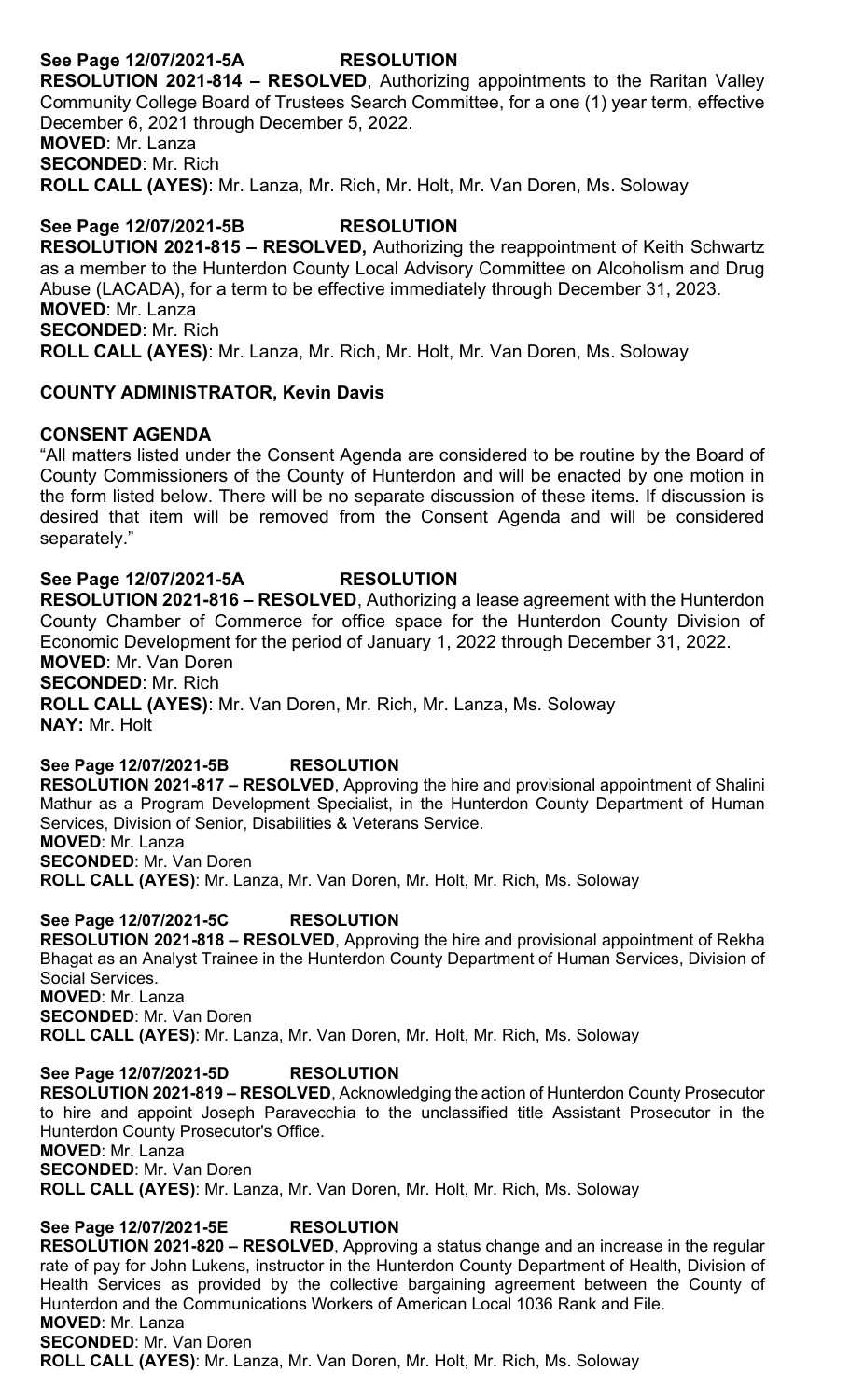# **See Page 12/07/2021-6A RESOLUTION**

**RESOLUTION 2021-821 – RESOLVED**, Approving the hire and provisional appointment of Daniel Amiano as a Family Services Worker in the Hunterdon County Department of Human Services, Division of Social Services.

**MOVED**: Mr. Lanza

**SECONDED**: Mr. Van Doren

**ROLL CALL (AYES)**: Mr. Lanza, Mr. Van Doren, Mr. Holt, Mr. Rich, Ms. Soloway

# **See Page 12/07/2021-6B RESOLUTION**

**RESOLUTION 2021-822 – RESOLVED,** Approving the hire and regular appointment of Laurence Phillips as a Mechanic's Helper in the Hunterdon County Department of Administrative Services, Division of Vehicle Services. **MOVED**: Mr. Lanza

**SECONDED**: Mr. Van Doren

**ROLL CALL (AYES)**: Mr. Lanza, Mr. Van Doren, Mr. Holt, Mr. Rich, Ms. Soloway

# **See Page 12/07/2021-6C RESOLUTION**

**RESOLUTION 2021-823 – RESOLVED**, Approving the transfer and lateral title change of Garrett Dunlap to the title Road Repairer II in the Hunterdon County Department of Public Works, Division of Roads. **MOVED**: Mr. Lanza **SECONDED**: Mr. Van Doren

**ROLL CALL (AYES)**: Mr. Lanza, Mr. Van Doren, Mr. Holt, Mr. Rich, Ms. Soloway

# **See Page 12/07/2021-6D RESOLUTION**

**RESOLUTION 2021-824 – RESOLVED**, Approving the provisional appointment and promotion of Alexander Ceselka as a Senior Maintenance Repairer in the Hunterdon County Department of Administrative Services, Division of Buildings & Maintenance. **MOVED**: Mr. Lanza

**SECONDED**: Mr. Van Doren

**ROLL CALL (AYES)**: Mr. Lanza, Mr. Van Doren, Mr. Holt, Mr. Rich, Ms. Soloway

# **See Page 12/07/2021-6E RESOLUTION**

**RESOLUTION 2021-825 – RESOLVED**, Authorizing a salary adjustment for Edward McCaffrey, General Supervisor of Buildings and Grounds in the Hunterdon County Department of Administrative Services, Division of Buildings & Maintenance for additional duties and responsibilities. **MOVED**: Mr. Lanza

**SECONDED**: Mr. Van Doren **ROLL CALL (AYES)**: Mr. Lanza, Mr. Van Doren, Mr. Holt, Mr. Rich, Ms. Soloway

# **See Page 12/07/2021-6F RESOLUTION**

**RESOLUTION 2021-826 – RESOLVED,** Approving the hire and regular appointment of James McAlister as Director in the Hunterdon County Department of Information Technology. **MOVED**: Mr. Lanza

**SECONDED**: Mr. Van Doren

**ROLL CALL (AYES)**: Mr. Lanza, Mr. Van Doren, Mr. Holt, Mr. Rich, Ms. Soloway

# **See Page 12/07/2021-6G RESOLUTION**

**RESOLUTION 2021-827 – RESOLVED,** Approving the hire and regular appointment of Aidan Pitcher as a Laborer 1 in the Hunterdon County Department of Public Works, Bridge Division. **MOVED**: Mr. Lanza

**SECONDED**: Mr. Van Doren

**ROLL CALL (AYES)**: Mr. Lanza, Mr. Van Doren, Mr. Holt, Mr. Rich, Ms. Soloway

# **See Page 12/07/2021-6H RESOLUTION**

**RESOLUTION 2021-828 – RESOLVED**, Approving the new hire and regular appointment of Matthew Keller as a Laborer 1 in the Hunterdon County Department of Public Works, Roads Division **MOVED**: Mr. Lanza **SECONDED**: Mr. Van Doren **ROLL CALL (AYES)**: Mr. Lanza, Mr. Van Doren, Mr. Holt, Mr. Rich, Ms. Soloway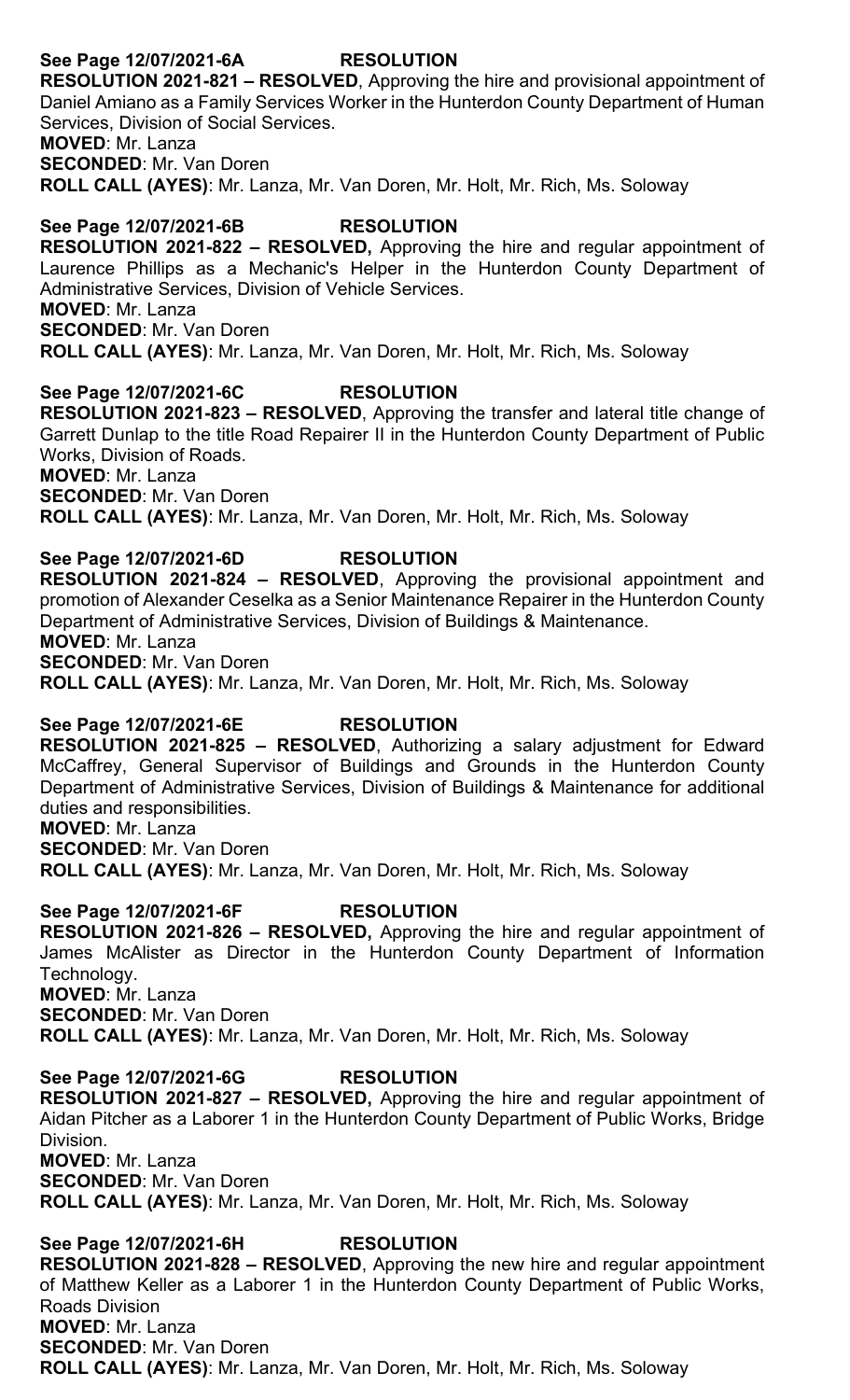# **See Page 12/07/2021-7A RESOLUTION**

**RESOLUTION 2021-829 – RESOLVED,** Approving the new hire and regular appointment of Timothy Linzer as a Laborer 1 in the Hunterdon County Department of Public Works, Roads Division. **MOVED**: Mr. Lanza

**SECONDED**: Mr. Van Doren

**ROLL CALL (AYES)**: Mr. Lanza, Mr. Van Doren, Mr. Holt, Mr. Rich, Ms. Soloway

# **See Page 12/07/2021-7B RESOLUTION**

**RESOLUTION 2021-830 – RESOLVED**, Approving the 2022 meeting dates and times for the Hunterdon County Shade Tree Commission. **MOVED**: Mr. Lanza **SECONDED**: Mr. Van Doren **ROLL CALL (AYES)**: Mr. Lanza, Mr. Van Doren, Mr. Holt, Mr. Rich, Ms. Soloway

**See Page 12/07/2021-7C RESOLUTION RESOLUTION 2021-831 – RESOLVED,** Adopting a Policy Governing the Protection and Safe Treatment of Minors in the County of Hunterdon. **MOVED**: Mr. Lanza **SECONDED**: Mr. Van Doren **ROLL CALL (AYES)**: Mr. Lanza, Mr. Van Doren, Mr. Holt, Mr. Rich, Ms. Soloway

**See Page 12/07/2021-7D RESOLUTION RESOLUTION 2021-832 – RESOLVED**, Authorizing the Commissioner Director and the Clerk of the Board of the County of Hunterdon to execute a discharge of mortgage of Block 43.01, Lot 4 in the Township of Bethlehem, in the County of Hunterdon. **MOVED**: Mr. Lanza **SECONDED**: Mr. Van Doren **ROLL CALL (AYES)**: Mr. Lanza, Mr. Van Doren, Mr. Holt, Mr. Rich, Ms. Soloway

# **See Page 12/07/2021-7E RESOLUTION**

**RESOLUTION 2021-833 – RESOLVED**, Authorizing the Commissioner Director to sign, on behalf of the County, a Release in Full of All Property Damage Claims related to an accident that occurred December 11, 2020 in the Township of Readington. **MOVED**: Mr. Lanza **SECONDED**: Mr. Van Doren **ROLL CALL (AYES)**: Mr. Lanza, Mr. Van Doren, Mr. Holt, Mr. Rich, Ms. Soloway

# **See Page 12/07/2021-7F RESOLUTION**

**RESOLUTION 2021-834 – RESOLVED**, Authorizing the submission of a grant application to the New Jersey Department of Transportation for the Resurfacing of County Routes 579 in East Amwell Township, Township of Delaware, and Raritan Township and the Resurfacing of County Route 601 in West Amwell Township in Hunterdon County. **MOVED**: Mr. Lanza **SECONDED**: Mr. Van Doren

**ROLL CALL (AYES)**: Mr. Lanza, Mr. Van Doren, Mr. Holt, Mr. Rich, Ms. Soloway

**See Page 12/07/2021-7G RESOLUTION RESOLUTION 2021-835 – RESOLVED**, Authorizing the submission of a grant application to the New Jersey Department of Transportation for the Reconstruction of Hunterdon County Bridge A-45 located on County Route 619, over Harihokake Creek in Alexandria Township. **MOVED**: Mr. Lanza **SECONDED**: Mr. Van Doren **ROLL CALL (AYES)**: Mr. Lanza, Mr. Van Doren, Mr. Holt, Mr. Rich, Ms. Soloway

**See Page 12/07/2021-7H RESOLUTION RESOLUTION 2021-836 – RESOLVED,** Authorizing the submission of a grant application to the New Jersey Department of Transportation for the Reconstruction of Hunterdon County Bridge E-243 located on Van Lieus Road in East Amwell Township. **MOVED**: Mr. Lanza **SECONDED**: Mr. Van Doren **ROLL CALL (AYES)**: Mr. Lanza, Mr. Van Doren, Mr. Holt, Mr. Rich, Ms. Soloway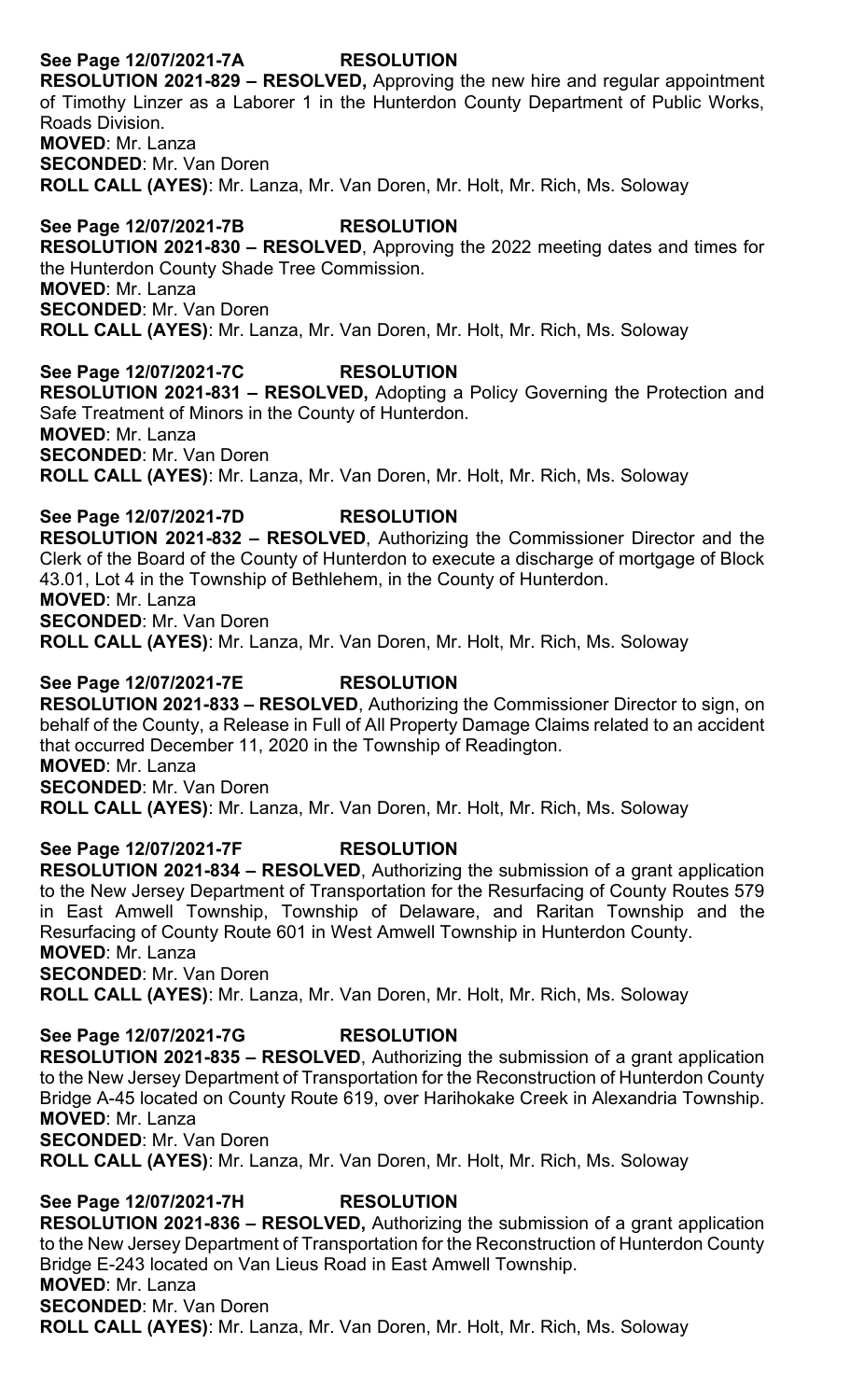# **See Page 12/07/2021-8A RESOLUTION**

**RESOLUTION 2021-837 – RESOLVED,** Authorizing the submission of a grant application to the New Jersey Department of Transportation for the Reconstruction of Hunterdon County Bridge T-19-S, Fairmount Road East (County Route 512) over Lamington River in Tewksbury Township. **MOVED**: Mr. Lanza

**SECONDED**: Mr. Van Doren

**ROLL CALL (AYES)**: Mr. Lanza, Mr. Van Doren, Mr. Holt, Mr. Rich, Ms. Soloway

#### **See Page 12/07/2021-8B RESOLUTION**

**RESOLUTION 2021-838 – RESOLVED**, Authorizing the Purchasing Agent to utilize competitive contracting pursuant to N.J.S.A.40A:11-4.3(a) for a consolidated transportation system study. **MOVED**: Mr. Lanza **SECONDED**: Mr. Van Doren **ROLL CALL (AYES)**: Mr. Lanza, Mr. Van Doren, Mr. Holt, Mr. Rich, Ms. Soloway

#### **See Page 12/07/2021-8C RESOLUTION**

**RESOLUTION 2021-839 – RESOLVED**, Approving the reorganization of the County's Table of Organization to create the Department of Informational Technology as a standalone department. **MOVED**: Mr. Lanza **SECONDED**: Mr. Van Doren

**ROLL CALL (AYES)**: Mr. Lanza, Mr. Van Doren, Mr. Holt, Mr. Rich, Ms. Soloway

### **See Page 12/07/2021-8D RESOLUTION**

**RESOLUTION 2021-840 – RESOLVED**, Approving the reorganization of the County's Table of Organization to create the Division of Human Resources under the Department of Administrative Services. **MOVED**: Mr. Lanza **SECONDED**: Mr. Van Doren

**ROLL CALL (AYES)**: Mr. Lanza, Mr. Van Doren, Mr. Holt, Mr. Rich, Ms. Soloway

#### **See Page 12/07/2021-8E RESOLUTION**

**RESOLUTION 2021-841 – RESOLVED**, Approving the acquisition of a portion of a property in fee simple and sight easement over Block 5, Lot 2.21 in Bethlehem Township. **MOVED**: Mr. Lanza **SECONDED**: Mr. Van Doren **ROLL CALL (AYES)**: Mr. Lanza, Mr. Van Doren, Mr. Holt, Mr. Rich, Ms. Soloway

#### **See Page 12/07/2021-8F RESOLUTION**

**RESOLUTION 2021-842 – RESOLVED**, Approving a salary adjustment for Lorena Batallas in the Department of Finance. **MOVED**: Mr. Lanza **SECONDED**: Mr. Van Doren **ROLL CALL (AYES)**: Mr. Lanza, Mr. Van Doren, Mr. Holt, Mr. Rich, Ms. Soloway

#### **THE FOLLOWING ITEMS WERE REMOVED FROM THE CONSENT AGENDA AND CONSIDERED SEPERATELY**

**AGENDA ITEM -** Approving the claims register dated December 07th, 2021. **MOVED**: Mr. Van Doren **SECONDED**: Mr. Holt **ROLL CALL (AYES)**: Mr. Van Doren, Mr. Holt, Mr. Lanza, Ms. Soloway **ABSTAIN:** Mr. Rich

**AGENDA ITEM** - Approval of the November 3, 2021 executive session meeting minutes. **MOVED**: Mr. Lanza **SECONDED**: Mr. Rich **ROLL CALL (AYES)**: Mr. Lanza, Mr. Rich, Mr. Holt, Ms. Soloway **ABSTAIN:** Mr. Van Doren

**RESOLUTION** - Approving the executive and regular session meeting minutes of November 16, 2021. **MOVED**: Mr. Lanza **SECONDED**: Mr. Rich **ROLL CALL (AYES)**: Mr. Lanza, Mr. Rich, Mr. Holt, Ms. Soloway **ABSTAIN:** Mr. Van Doren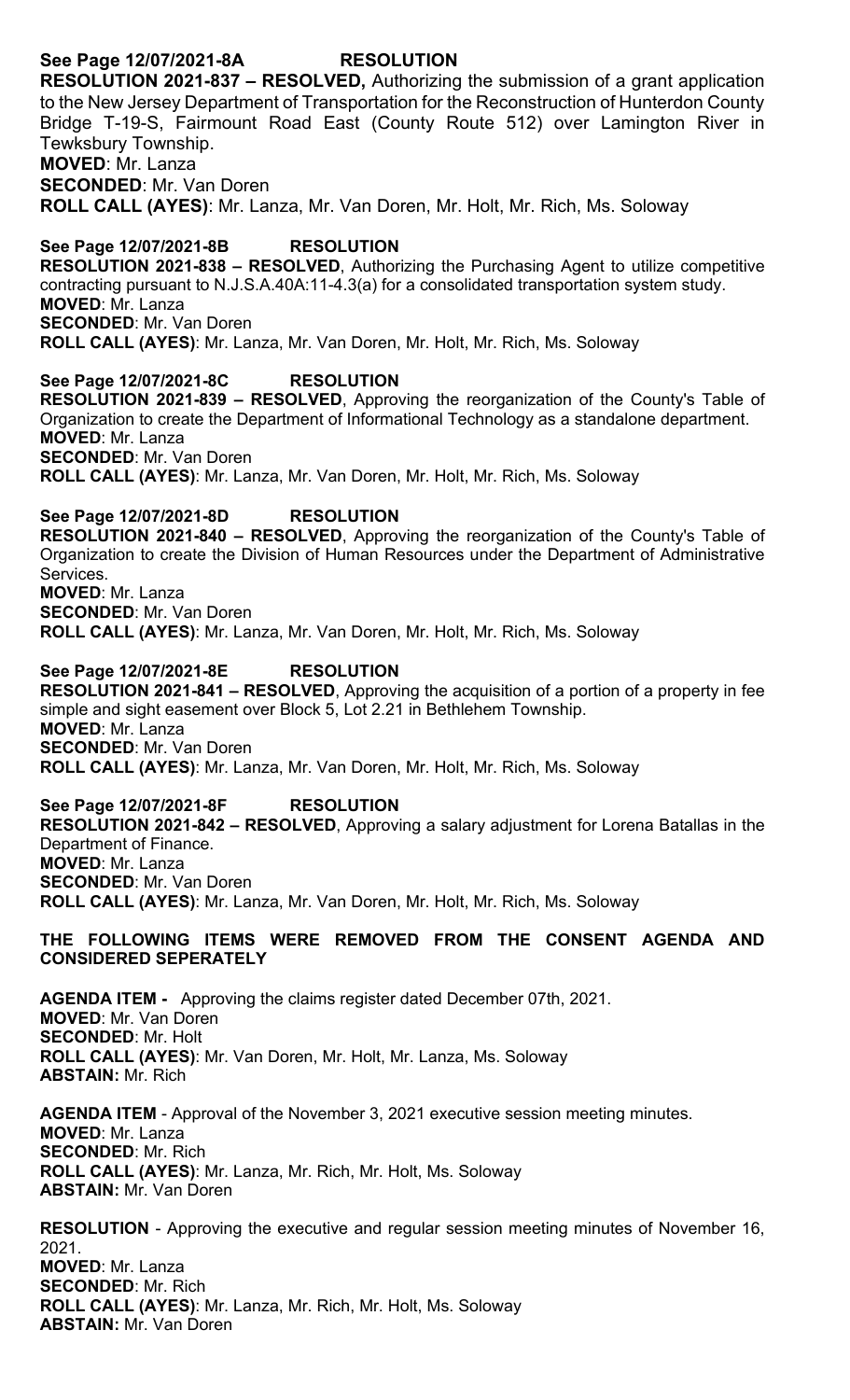**RESOLUTION** - Approval of special meeting minutes from November 30, 2021. **MOVED**: Mr. Lanza **SECONDED**: Mr. Van Doren **ROLL CALL (AYES)**: Mr. Lanza, Mr. Van Doren, Mr. Holt, Mr. Rich, Ms. Soloway

# **CORRESPONDENCE**

# **See Page 12/07/2021-9A RESOLUTION**

**RESOLUTION 2021-842 – RESOLVED**, Approving the request from the Delaware Valley Ski Patrol to utilize Echo Hill Park for emergency medical training on December 11, 2021 from 8 AM to 4 PM. **MOVED**: Mr. Lanza **SECONDED**: Mr. Rich **ROLL CALL (AYES)**: Mr. Lanza, Mr. Rich, Mr. Holt, Mr. Van Doren, Ms. Soloway

# **ADDITIONAL COMMISSIONER COMMENTS**

**OPEN TO THE PUBLIC**

# **EXECUTIVE SESSION (Reconvene if necessary)**

# **ADJOURNMENT**

The Board adjourned at 6:42 PM on a motion by Deputy Director Lanza and seconded by Commissioner Van Doren followed by a voice carry.

Respectfully submitted by:

\_\_\_\_\_\_\_\_\_\_\_\_\_\_\_\_\_\_\_\_\_\_\_\_\_ Brad Myhre, Clerk of the Board

Transcribed by:

\_\_\_\_\_\_\_\_\_\_\_\_\_\_\_\_\_\_\_\_\_\_\_\_\_ Lindsay Heller, Secretary to the Board